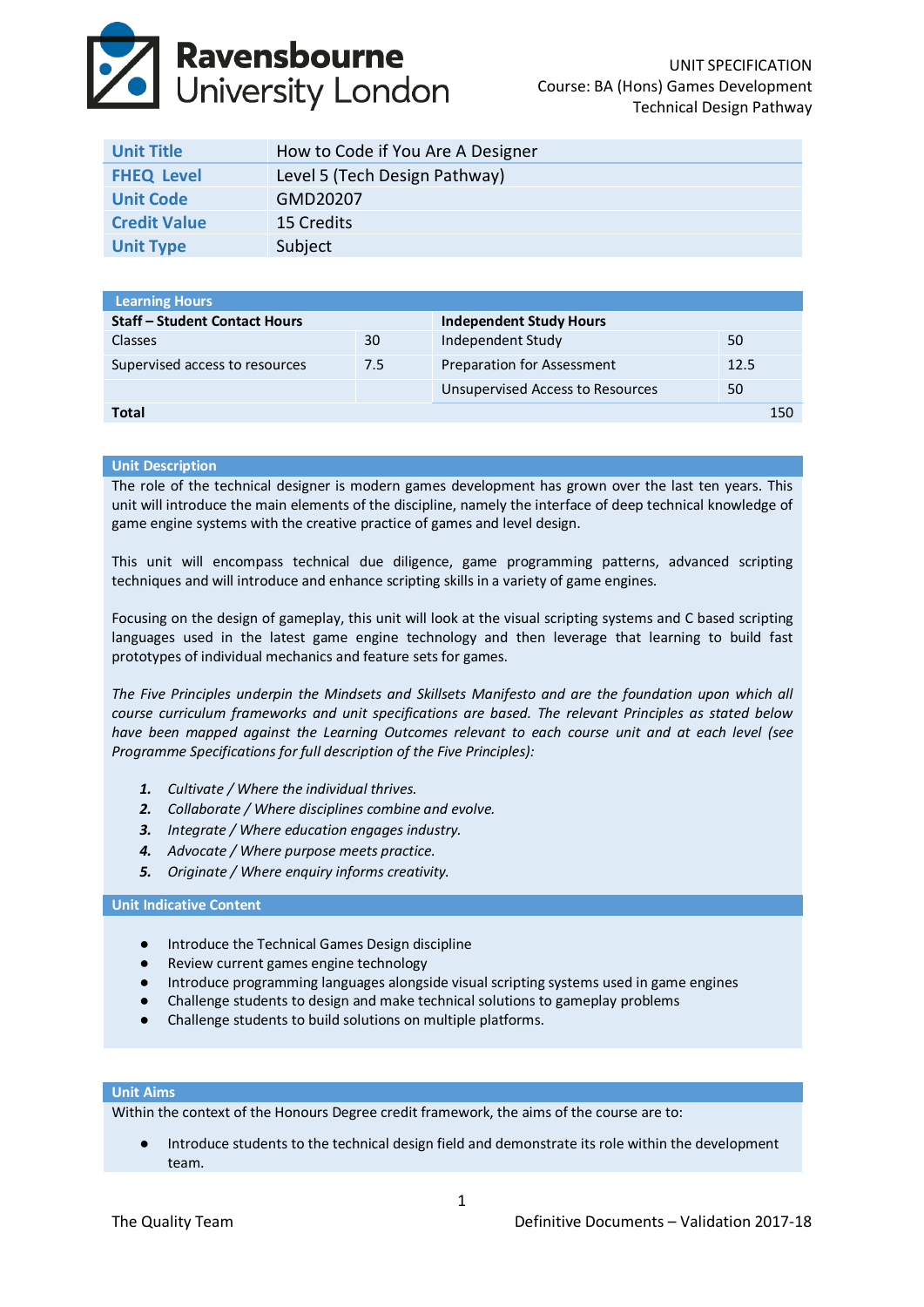- Allow students to develop their scripting skills and technical understanding within a supportive and challenging environment.
- Demonstrate the creative processes at the heart of technical executions through rapid prototypes.
- Promote diversity, inclusivity, ethical, social and environmental awareness and provide opportunities for study and progression to all students.

The curriculum design and units will *"facilitate acquisition of appropriate knowledge and understanding, development of the necessary personal attributes, and application of the skills which equip and prepare students for continuing personal development and professional practice."* (Subject Benchmark Statements, 2017).

**Unit Learning Outcomes (Items in bold are the main focus within each LO for the unit) LO1 Cultivate**

- **Technical Competence**
- **Subject Knowledge**
- **Resilience**

**Evidence capacity for evolving discipline specific knowledge and technical competencies, supporting academic & practical self-efficacy and evolving employability skills.**

**LO4 Advocate**

- **Critical Reflection**
- Professional Identity

**Evidence ability to engage with Critical Reflection, to review, analyse and interpret personal and professional development.**

**Evidence developing working process that identifies consideration and interpretation of social and ethically responsible working methods and how this guides personal professional practice.**

**LO5 Originate**

- **Research**
- **Experimentation**
- **Ideation**

**Evidence capacity for considered and aligned enquiry processes to inform practical and theoretical development in physical, written and oral forms.**

**Evidence capacity to combine ideas, materials, tests and outcomes into solutions that inform and guide practical and theoretical development in physical, written and oral forms..**

#### **Learning and Teaching Methods**

Learning will be developed through: lectures, practical demonstrations, and online courses provided by 3<sup>rd</sup> parties. It will also feature seminars, tutorials, master classes, critical self and peer appraisal and collaborative working.

Where appropriate external guest speakers will further support delivery on the unit. Students will also need to undertake self‐directed independent study to support learning.

The following methods play a significant role in learning and teaching on the course:

● Group projects underpin peer learning and are used to promote transferable skills such as team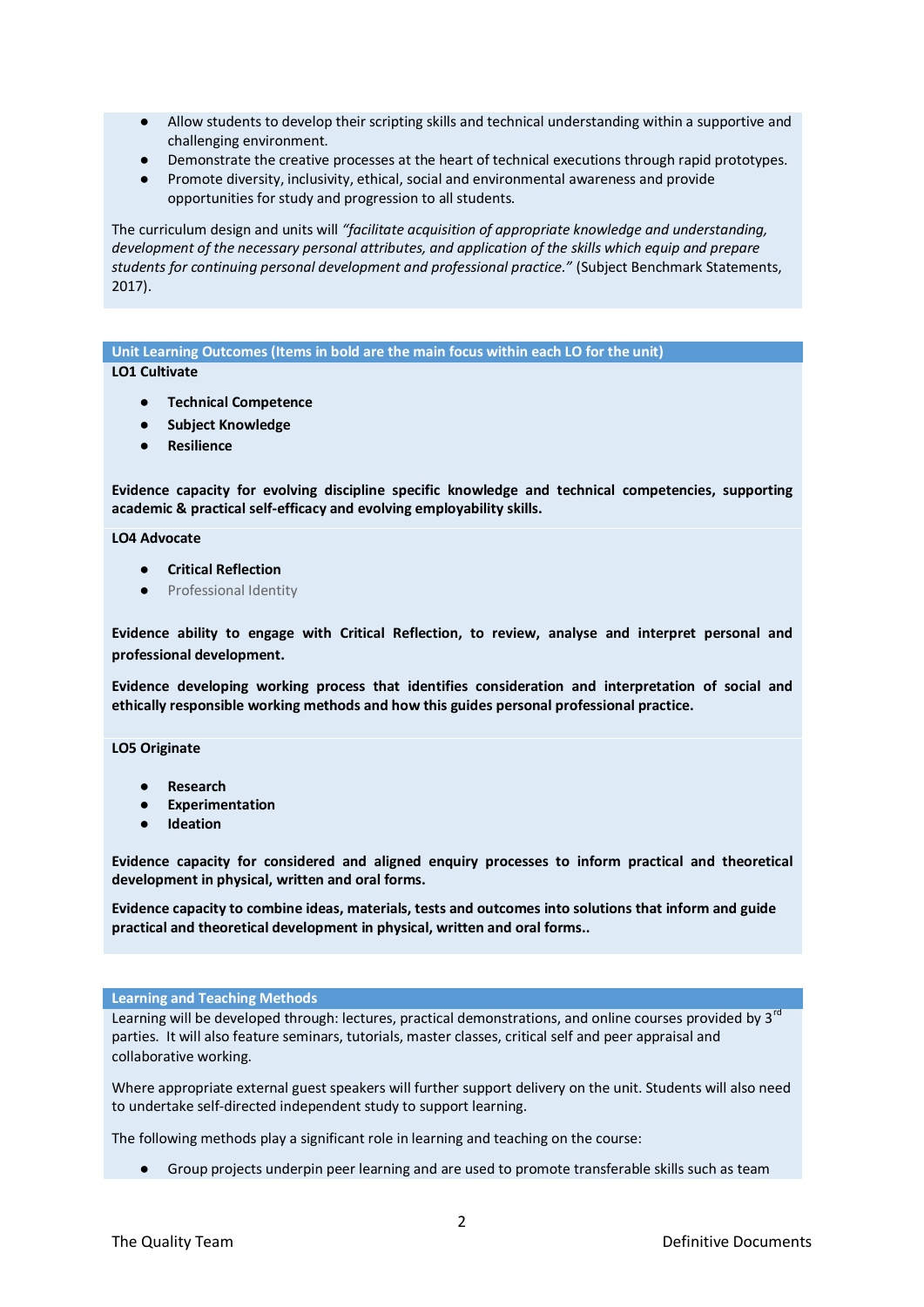working and communication.

- Aligned Workshops, Lectures and Seminar sessions support the core teaching delivery.
- Research led projects are used to embed an understanding of research and research methods from the beginning to ensure students develop the skill to explore the contexts and conditions of their practice.
- Reflective journals are used throughout the course to promote the development of autonomous, confident and critically reflective, self‐directed learners.
- Self-evaluative writing is used to enable students to take responsibility for their own learning by identifying needs and prioritisiIgboayaka90ng and planning their learning.
- Self-assessment encourages students to take responsibility for monitoring and making judgments about aspects of their own learning.
- Peer assessment is used to promote assessment as part of learning.
- Live projects and student exhibitions and /or pop up events, support an outward facing ethos and encourage students to develop their practice in relevant professional contexts.

#### **Assessment methods and tasks**

*Brief description of assessment methods*

- *Formative Assessment: You will be given the opportunity for formative feedback/feedforward. This will be given midway through the unit or at an appropriate time.*
- *Summative assessment: Is the completion of the main unit tasks – typically a finished outcome together with associated research and reflective elements and the completion of a digital workbook and accompanying treatments or presentations.*
- *Presentations to peers are usually within a small group environment where at least two tutors are present.*
- *Playable builds should be self-contained and not the editor project files unless stated by the brief*
- In some cases digital files will be required to assess technical skill.
- Students will be notified of their grades within 3 weeks of the hand in date and feedback is usually *via an audio file in which at least two tutors contribute to feedback and feedforward.*

| <b>Assessment tasks</b>   | Weighting (%) (one grade or multi-grade unit) |
|---------------------------|-----------------------------------------------|
| <b>Game Portfolio</b>     | 50%                                           |
| <b>Reflective Journal</b> | 50%                                           |

#### **Indicative Assessment Criteria**

- **Demonstrate competence in multiple game engine scripting systems (LO5, LO1)**
- **Demonstrate research and execution of technical solutions to gameplay briefs (LO5, LO1)**
- **Evidence understanding of design and technical considerations through iterations. (LO4, LO1)**

*Assessment criteria are the basis on which the judgment of the adequacy of the work is made. A more detailed assessment criteria will be specified in the brief.*